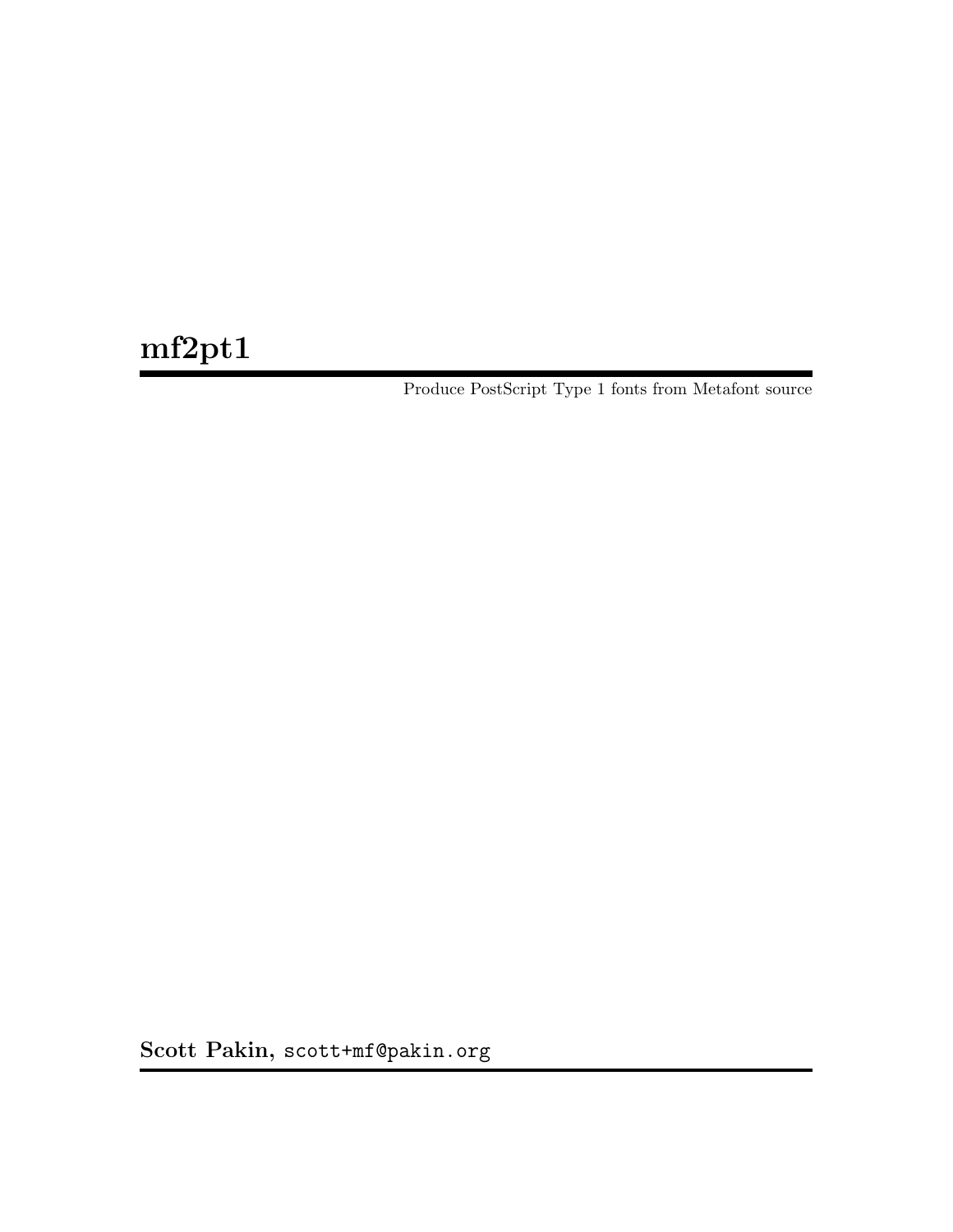This file documents mf2pt1 version 2.7, dated 4 December 2021.

Copyright © 2005-2021 Scott Pakin

This program may be distributed and/or modified under the conditions of the LATEX Project Public License, either version 1.3c of this license or (at your option) any later version.

The latest version of this license is in:

<https://www.latex-project.org/lppl.txt>

and version 1.3c or later is part of all distributions of L<sup>AT</sup>EX version 2006/05/20 or later.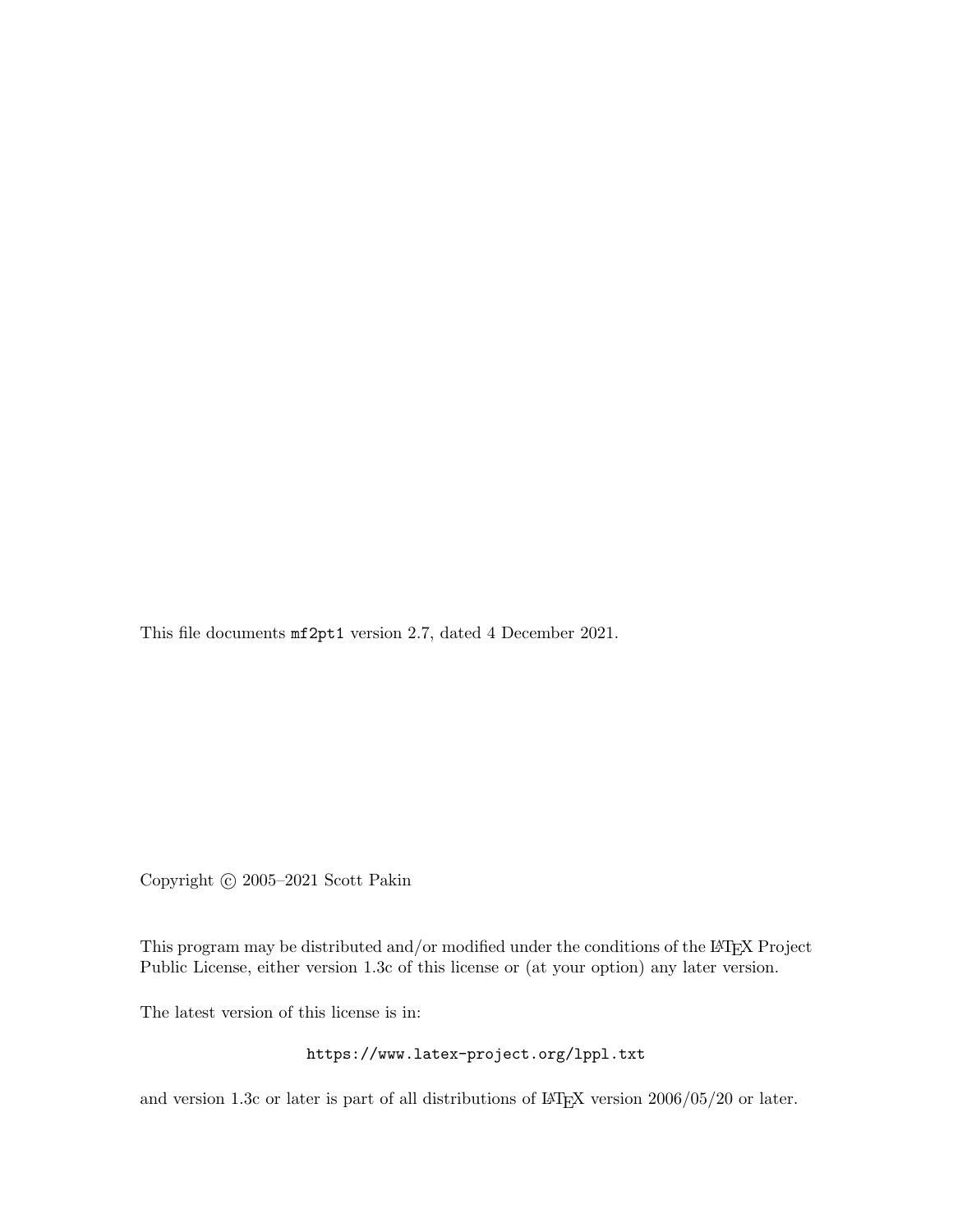# Table of Contents

|                 |                                                               | Introduction                    |                |  |
|-----------------|---------------------------------------------------------------|---------------------------------|----------------|--|
|                 | 1.1                                                           | Requirements                    |                |  |
|                 | 1.2                                                           |                                 | $\mathfrak{D}$ |  |
|                 | $Usage \dots \dots \dots \dots \dots \dots \dots \dots \dots$ | 2                               |                |  |
|                 | 2.1                                                           | Restrictions                    | 3              |  |
|                 | 2.2                                                           | Specifying font information     |                |  |
|                 | 2.3                                                           | Additional command-line options | 7              |  |
|                 | 2.4                                                           | Custom font encodings           | 9              |  |
|                 | 2.5                                                           | Restoring mfplain defaults      | 10             |  |
| 3               |                                                               | Future Work                     | 10             |  |
| Acknowledgments |                                                               |                                 |                |  |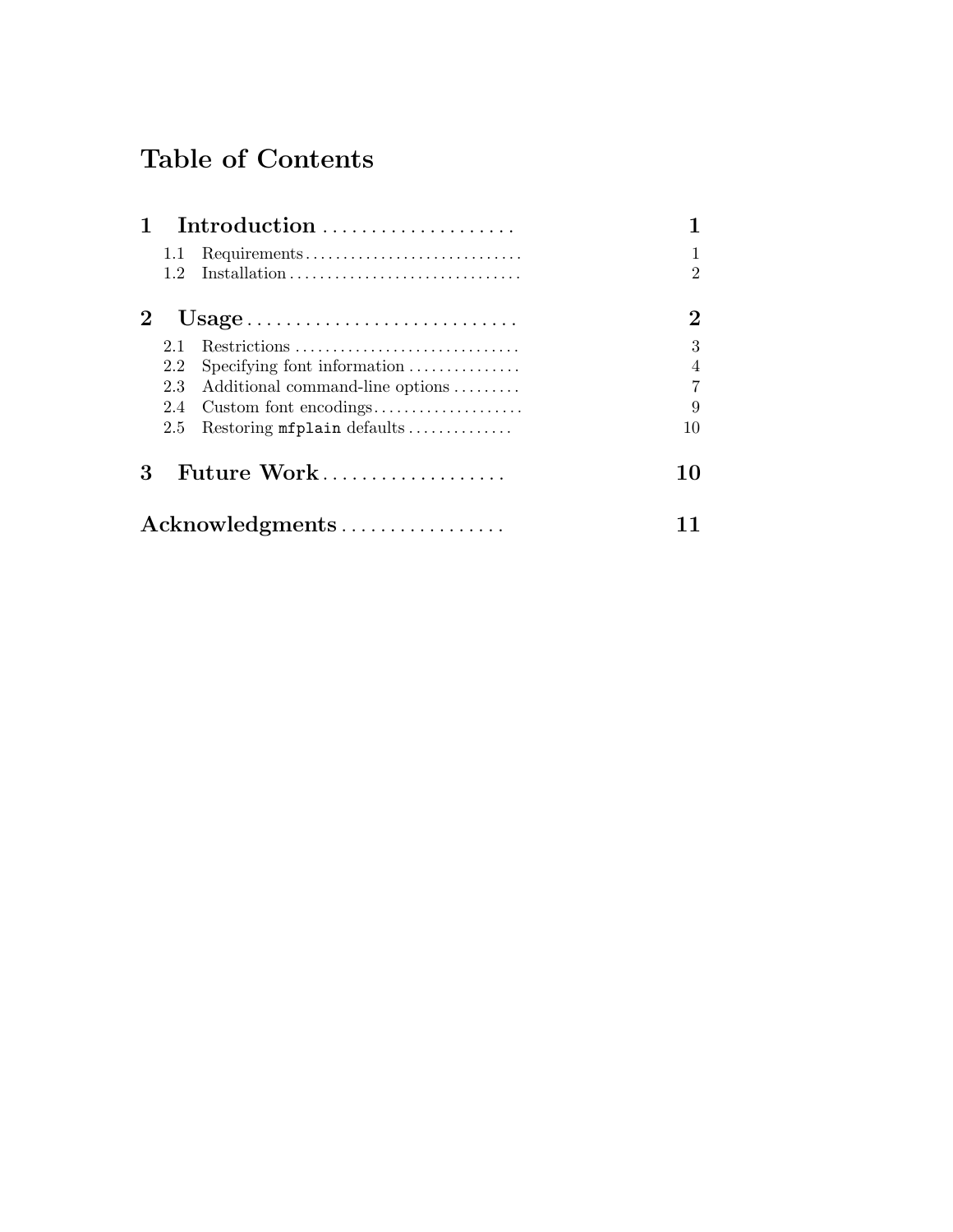# <span id="page-3-0"></span>1 Introduction

METAFONT is a high-level, mathematically oriented language for producing fonts. The METAFONT interpreter produces device-dependent bitmaps, which render well at the target resolution on the target device, but poorly at other resolutions or on other devices. Adobe's PostScript Type 1 font format is the de facto font standard for printers these days. It is a vector format, which implies that it scales better than bitmaps, and it delegates the deviceand resolution-dependent tweaking from the font source to the target device's PostScript renderer. However, Type 1 fonts are extremely difficult to code by hand. Usually, one uses a WYSIWYG program to design a Type 1 font. METAFONT, with its font-specific programming language, is an elegant alternative. A font designer can write reusable subroutines for repeated features, such as serifs and accents. He can define a font in terms of arbitrary parameters, such as "boldness" or "italicness", making it trivial to produce entire families of fonts from a single source (hence the "meta" in the name "METAFONT"). Ideally, we would like to design a font using the METAFONT language, but produce PostScript Type 1 output instead of bitmaps.

mf2pt1 helps bridge the gap between METAFONT and Type 1 fonts. mf2pt1 facilitates producing PostScript Type 1 fonts from a METAFONT source file. It is not, as the name may imply, an automatic converter of arbitrary METAFONT fonts to Type 1 format. mf2pt1 imposes a number of restrictions on the METAFONT input. If these restrictions are met, mf2pt1 will produce valid Type 1 output.

## 1.1 Requirements

Before using mf2pt1, you will need to install the following programs:

Perl mf2pt1 is written in Perl. You will need a Perl interpreter to run it.

- MetaPost mf2pt1 actually uses MetaPost, not METAFONT, to produce PostScript output. Specifically, you will need the mpost executable and the mfplain.mp base file.
- Type 1 Utilities

Producing properly encoded Type 1 fonts is tricky. mf2pt1 delegates the effort to the Type 1 Utilities, specifically, to the t1asm program within that suite.

FontForge (optional)

FontForge is a WYSIWYG, but scriptable, Type 1 font-editing program. Although FontForge is not strictly required for mf2pt1 to produce a Type 1 font, mf2pt1 uses FontForge when available to autohint the generated Type 1 font, thereby making it look better especially at lower resolutions.

Perl is available from [the Comprehensive Perl Archive Network \(](https://www.cpan.org)https://www.cpan.  $\sigma$ g); MetaPost and the Type 1 utilities are available from the Comprehensive T<sub>E</sub>X Archive Network (<https://www.ctan.org>); and FontForge is available from [https://fontforge.](https://fontforge.sourceforge.net/) [sourceforge.net/](https://fontforge.sourceforge.net/). In addition, MetaPost's home page is [https://tug.org/metapost.](https://tug.org/metapost.html) [html](https://tug.org/metapost.html), and the Type 1 utilities' home page is <https://www.lcdf.org/type/>.

Besides being useful for autohinting fonts, FontForge enables a font designer to hint fonts manually for additional fine-tuning and to convert among a variety of font formats, such as PostScript, TrueType, and X Window fonts. FontForge is strongly recommended as a complement to mf2pt1.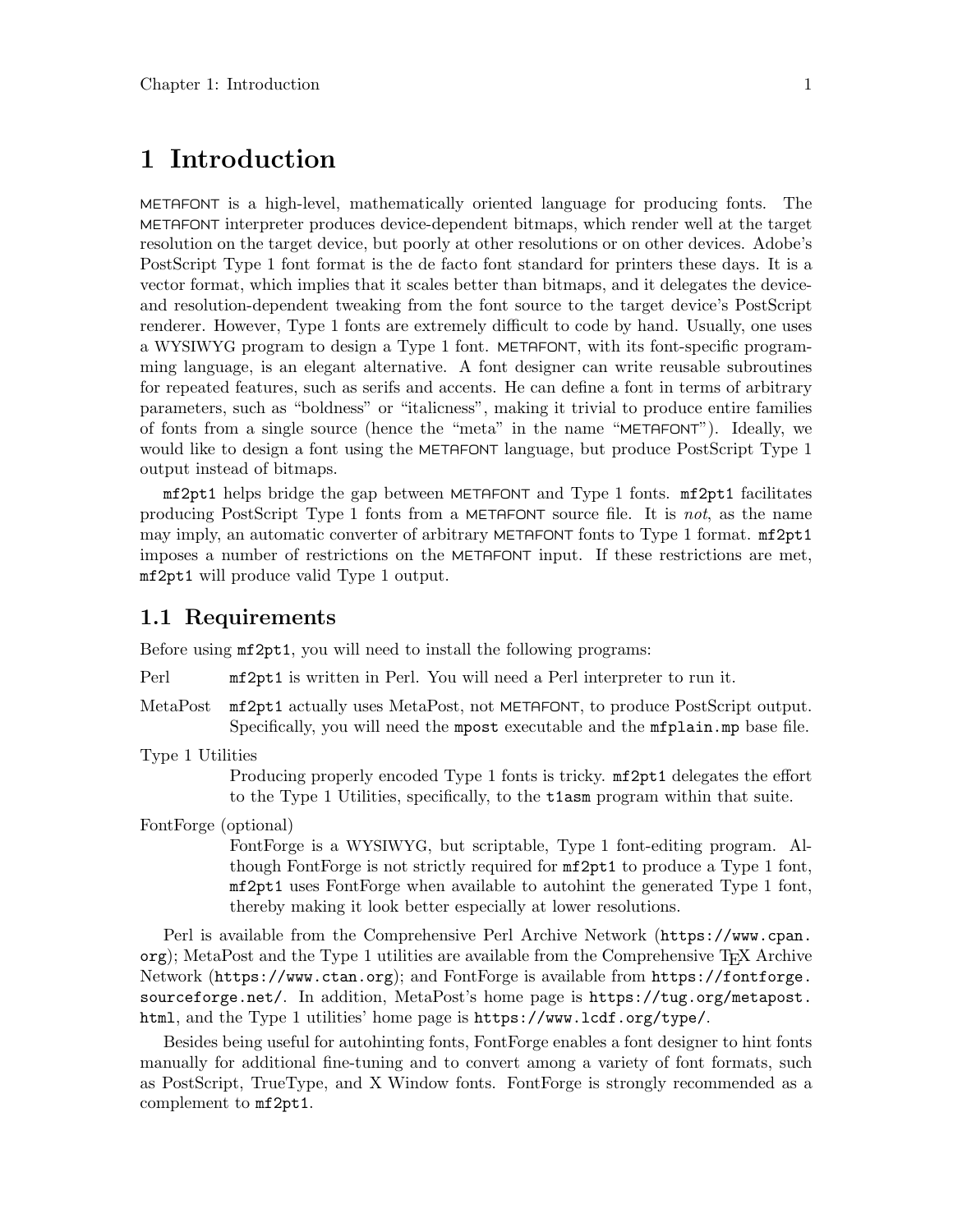# <span id="page-4-0"></span>1.2 Installation

To install mf2pt1, move the mf2pt1 executable someplace where your operating system can find it. If you're running Microsoft Windows, you should rename the program to  $mf2pt1.pl$ , so that Windows knows it's a Perl script. (Alternatively, if you have pl2bat, use that to produce a mf2pt1.bat file, which you can run as simply mf2pt1.)

The next step is to produce a mf2pt1.mem file from the supplied mf2pt1.mp. The command to do this differs from system to system but is usually something like the following:

```
mpost -progname=mpost -ini mf2pt1 \\dump
```
Move the resulting  $mf2pt1$  mem file someplace where MetaPost can find it.

The mf2pt1 documentation (what you're reading now) is written in Texinfo and can therefore easily be converted to a variety of formats:

```
PDF (mf2pt1.pdf)
```
texi2pdf mf2pt1.texi

```
PostScript (mf2pt1.ps)
```
texi2dvi mf2pt1.texi dvips mf2pt1.dvi -o mf2pt1.ps

HTML (mf2pt1.html)

makeinfo --html mf2pt1.texi

Info (mf2pt1.info) makeinfo mf2pt1.texi

N.B. The install-info command is a convenient way to install mf2pt1.info on your system.

On Unix, you may also want to generate an mf2pt1 man page. The man page is embedded within the mf2pt1 Perl script and can be extracted with pod2man:

```
pod2man --center="User Commands" --date="4 December 2021" \
  --release="v2.7" mf2pt1 > mf2pt1.1
```
You can then move  $mf2pt1.1$  into /usr/man/man1 or any other man page directory. Note that the mf2pt1 man page is fairly rudimentary. It is primarily a list of the command-line options (see [Section 2.2 \[Font information\], page 4](#page-6-1)) and a pointer to the document that you're reading now.

# 2 Usage

mf2pt1 is fairly straightforward to use. To process a METAFONT source file, merely specify the filename:

```
mf2pt1 myfont.mf
```
That simple command automatically performs all of the following operations:

```
1. Read myfont.mf.
```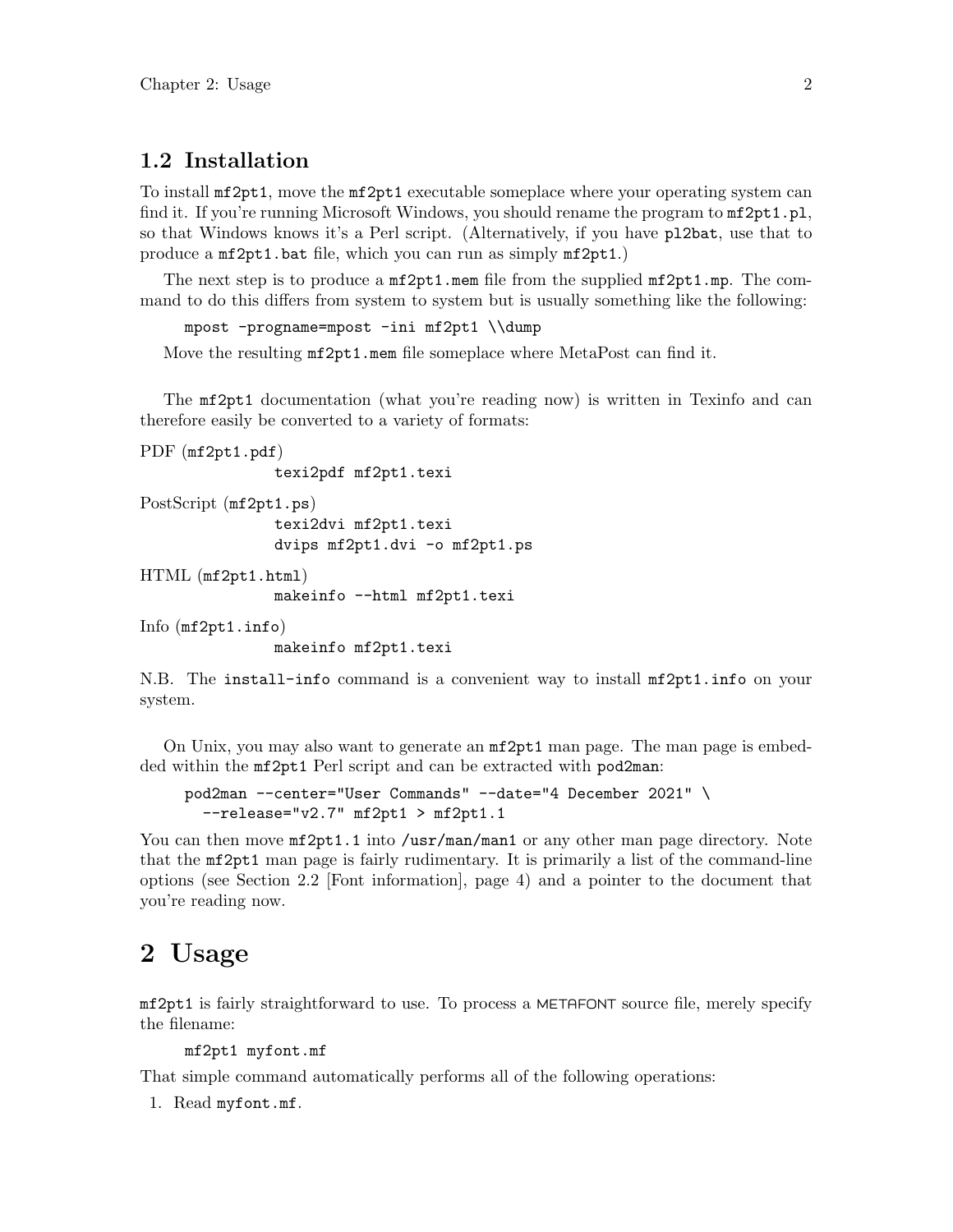- <span id="page-5-0"></span>2. Use mpost to convert each character to a separate Encapsulated PostScript (EPS) file named myfont.num.
- 3. Process and merge the EPS files into a single "disassembled" Type 1 font called myfont.pt1.
- 4. Run t1asm from the Type 1 Utilities to convert the disassembled font into a true, binary Type 1 font called myfont.pfb.
- 5. Invoke fontforge to apply rendering hints to myfont.pfb and to attempt to remove overlapping paths.

The external programs launched by mf2pt1—mpost, t1asm, and fontforge—can be overridden by setting the eponymous, uppercase environment variable. For example, invoking FontForge's predecessor, PfaEdit, instead of FontForge is simply a matter of setting the 'FONTFORGE' environment variable to 'pfaedit' before invoking mf2pt1. As a corollary, you can inhibit an mf2pt1 external program from running by setting the corresponding environment variable to the name of a nonexistent program. Arguments can be included in the environment variable's value. Hence, defining 'MPOST' to 'mpost -recorder', for instance, instructs mf2pt1 to run mpost with the '-recorder' option.

### <span id="page-5-1"></span>2.1 Restrictions

If mf2pt1 sounds too good to be true, it is—somewhat. mf2pt1 is not a general-purpose METAFONT-to-Type 1 converter. Rather, it can convert only certain METAFONT constructs. This is not a showstopper for new fonts designed with  $mf2pt1$  in mind, but it is unlikely that mf2pt1 will work on an arbitrary METAFONT source file.

mf2pt1's biggest restriction is that each glyph must be drawn entirely from closed paths, using METAFONT's fill and unfill commands. (mf2pt1 has limited support for draw and undraw, but their use is currently discouraged. **filldraw** and unfilldraw issue a warning message and invoke **draw** and **undraw**, respectively.) The Type 1 format requires that these paths be nonoverlapping. The following are some of the alternatives for removing path overlaps:

- 1. Install FontForge. As part of its final step in producing a Type 1 font, mf2pt1 instructs FontForge to replace overlapping paths with nonoverlapping paths.
- 2. Remove overlaps using METAFONT code within the font program itself. A .zip file attachment to a 6 January 2005 article ([https://tug.org/pipermail/metapost/](https://tug.org/pipermail/metapost/2005-January/000080.html) [2005-January/000080.html](https://tug.org/pipermail/metapost/2005-January/000080.html)) by Bogusław Jackowski on the MetaPost mailing list (subject: "Re: all intersections between two paths") includes a MetaPost library which assists with that task. The library provides a find outlines command which can be used to define a path as the union of two other paths. A number of MetaPost example programs are also included in the .zip file.
- 3. Design your fonts from the beginning without using overlapping paths.

A secondary restriction is that mf2pt1 redefines a number of Plain METAFONT commands, such as beginchar, fill, and unfill. METAFONT font programs which redefine or bypass these (using METAFONT primitives) will not be convertible with mf2pt1.

A far less severe restriction is due to mf2pt1's utilizing MetaPost's METAFONT interface instead of METAFONT itself. The implication is that commands not defined by MetaPost's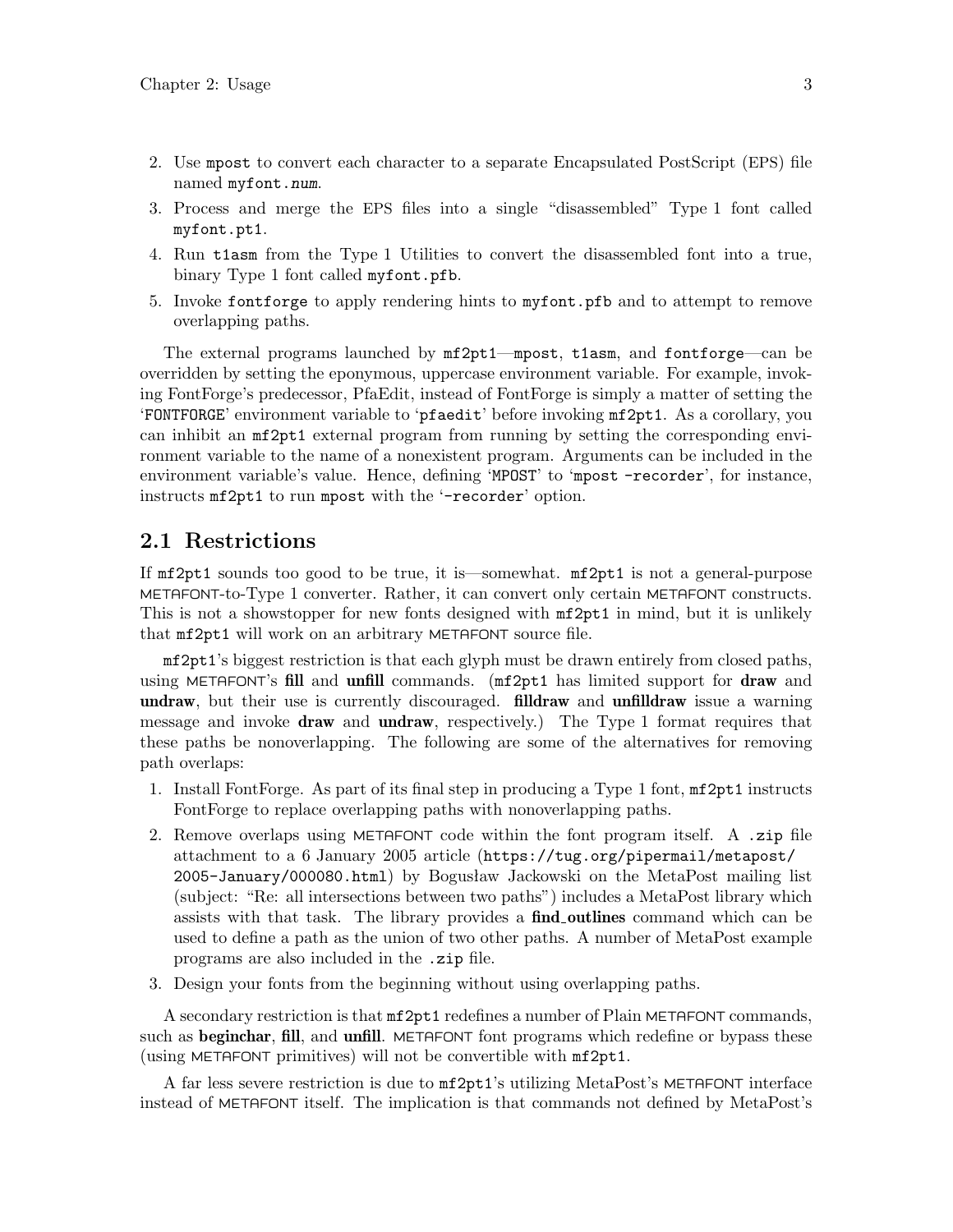<span id="page-6-0"></span>mfplain.mp cannot be handled by mf2pt1, either. Very few fonts will have a problem with this restriction but see the MetaPost manual for more information.

### <span id="page-6-1"></span>2.2 Specifying font information

METAFONT fonts normally specify a set of fontdimens which provide information about a particular font that cannot otherwise be inferred. These include features such as the font's x-height, quad width, interword stretchability and shrinkability, and other design characteristics that T<sub>F</sub>X makes use of. PostScript fonts utilize a largely different set of font parameters, such as the underline position and thickness, font family name, and copyright notice. mf2pt1 provides METAFONT commands to define the PostScript font parameters in the generated Type 1 font. These parameters should appear in the METAFONT source file as follows:

if known *ps\_output*:

. . . fi

ps\_output is defined by mf2pt1 but not by Plain METAFONT. Checking if it is known is the recommended way to determine if the font is being built under mf2pt1.

The following list presents all of the font-information commands provided by mf2pt1 and describes what each command means. Commands marked with an asterisk are also defined by Plain METAFONT and therefore do not need to be enveloped within a test for ps\_output.

#### font coding scheme

The mapping between character numbers and PostScript names. If this is the name of a file, mf2pt1 expects it to contain PostScript code defining a font-encoding vector. See [Section 2.4 \[Custom font encodings\], page 9](#page-11-0), for an example of such a file. If **font\_coding\_scheme** is not the name of a file,  $mf2pt1$ expects it to be one of the literal strings standard (Adobe standard encoding), isolatin1 (ISO Latin 1 encoding),  $ot1$  (T<sub>E</sub>X 7-bit encoding),  $t1$  (T<sub>E</sub>X 8-bit encoding), or asis (encoding integrated with the character programs using the glyph name command as described in [Section 2.4 \[Custom font encodings\],](#page-11-0) [page 9](#page-11-0)). Anything else will generate a warning message and cause mf2pt1 to use standard instead.

#### font comment

A textual comment that will appear within the generated font. This is often used for copyright notices.

#### font family

The family that this font belongs to. For example, "Utopia Bold Italic" belongs to the Utopia family.

#### font fixed pitch

Whether the font is monospaced (if **true**) or or proportionally spaced (if **false**).

#### font identifier (\*)

The full name of the font, e.g., Utopia Bold Italic.

font name The symbolic font name, used to load the font from a PostScript document. Spaces are forbidden. Generally, the font name is of the form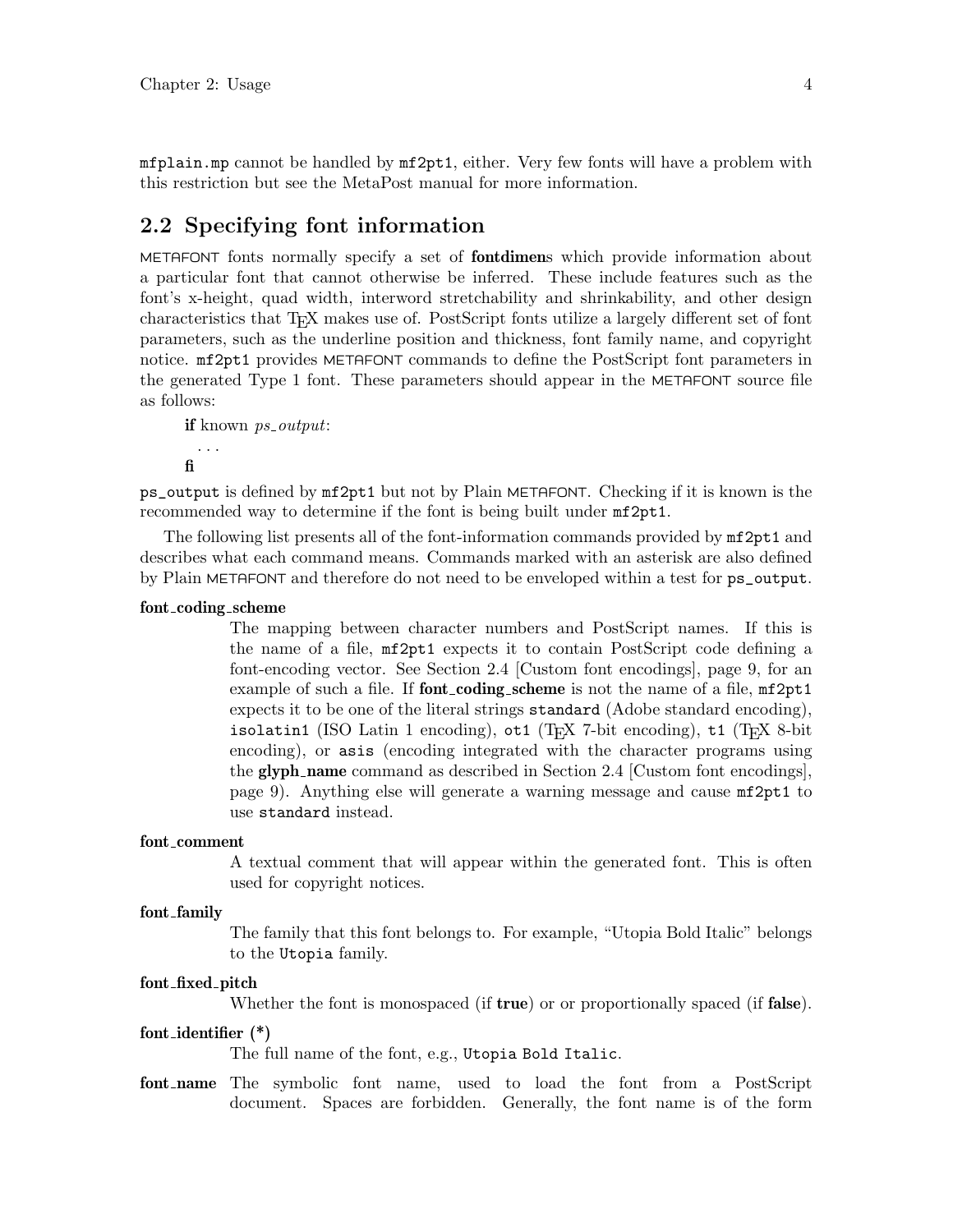family-modifiers. For example, the font name of Utopia Bold Italic would be Utopia-BoldItalic.

#### font\_size  $(*)$

The font design size. This is specified in "sharped" units within METAFONT code or as a point size on the command line.

#### font\_slant $(*)$

When specified with **font** slant, the amount of slant per point. When specified with  $-\text{-italicangle}$ , the angle in counterclockwise degrees from the vertical (i.e., zero for an upright font, negative for a right-slanting italic font).

#### font underline position

The vertical position at which an underline should lie, specified in "sharped" units within METAFONT code or as a number of points on the command line.

#### font underline thickness

The thickness of an underline, specified in "sharped" units within METAFONT code or as a number of points on the command line.

#### font unique id

The unique ID for this font. The ID should be between 0 and 16,777,215, with the "open" range being  $4,000,000-4,999,999$ . All IDs not in that range are allocated by contacting Adobe's UniqueID Coordinator. (I don't believe a fee is involved, but I don't know for sure.) If a unique ID is not specified, mf2pt1 will not write a unique ID to the file. Note that Adobe no longer recommends including unique IDs in fonts.

#### font\_version

The version number of the font. This should be of the form  $M/M$ .mmm, where MMM is the major version number and mmm is the minor version number.

#### font weight

The font weight. For example, the font weight of Utopia Bold Italic is Bold.

Each of the preceding font-information commands has a command-line equivalent. Their use is discouraged but they are listed here for completeness:

| font_coding_scheme | --encoding         |
|--------------------|--------------------|
| font_comment       | --comment          |
| font_family        | $-\texttt{family}$ |
| font_fixed_pitch   | --fixedpitch       |
| font_identifier    | --fullname         |
| font_name          | --name             |
| font_size          | --designsize       |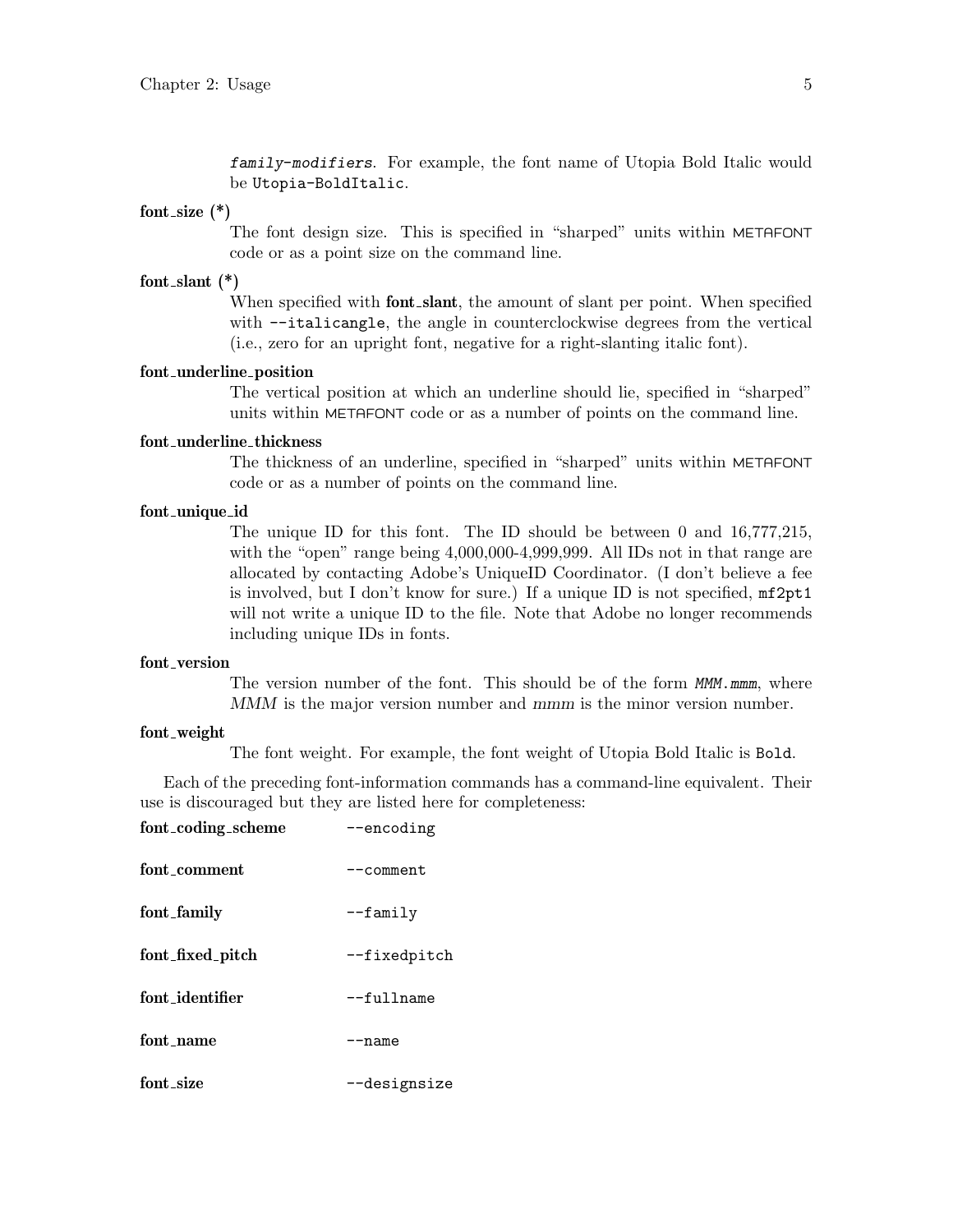| font_slant                            | --italicangle  |
|---------------------------------------|----------------|
| font_underline_position --underpos    |                |
| font_underline_thickness --underthick |                |
| font_unique_id                        | --uniqueid     |
| font version                          | --fontversion  |
| font_weight                           | $-\vee$ weight |

A special case is --fixedpitch which does not take an argument. Rather, you should use --fixedpitch as the equivalent of 'font\_fixed\_pitch true' and --nofixedpitch as the equivalent of 'font\_fixed\_pitch false'.

The next table lists the METAFONT type and default value of each of the parameters listed in the previous table.

| font_coding_scheme       | string  | "standard"                                                                                                        |
|--------------------------|---------|-------------------------------------------------------------------------------------------------------------------|
| font_comment             | string  | "Font converted to Type 1 by mf2pt1, written by<br>Scott Pakin."                                                  |
| font_family              | string  | (The value of <b>font_identifier</b> )                                                                            |
| font_fixed_pitch         | boolean | false                                                                                                             |
| font_identifier          | string  | (The input filename, minus .mf)                                                                                   |
| font_name                | string  | (The value of <b>font_family</b> , plus an underscore, plus<br>the value of font_weight, with all spaces removed) |
| font_size                | numeric | (Must be specified or $mf2pt1$ will abort with an error<br>message)                                               |
| font_slant               | numeric | $\overline{0}$                                                                                                    |
| font_underline_position  | numeric | $-1$                                                                                                              |
| font_underline_thickness | numeric | 0.5                                                                                                               |
| font_unique_id           | string  | $(Randomy generated in the range 4000000-4999999)$                                                                |
| font_version             | string  | "001.000"                                                                                                         |
| font_weight              | string  | "Medium"                                                                                                          |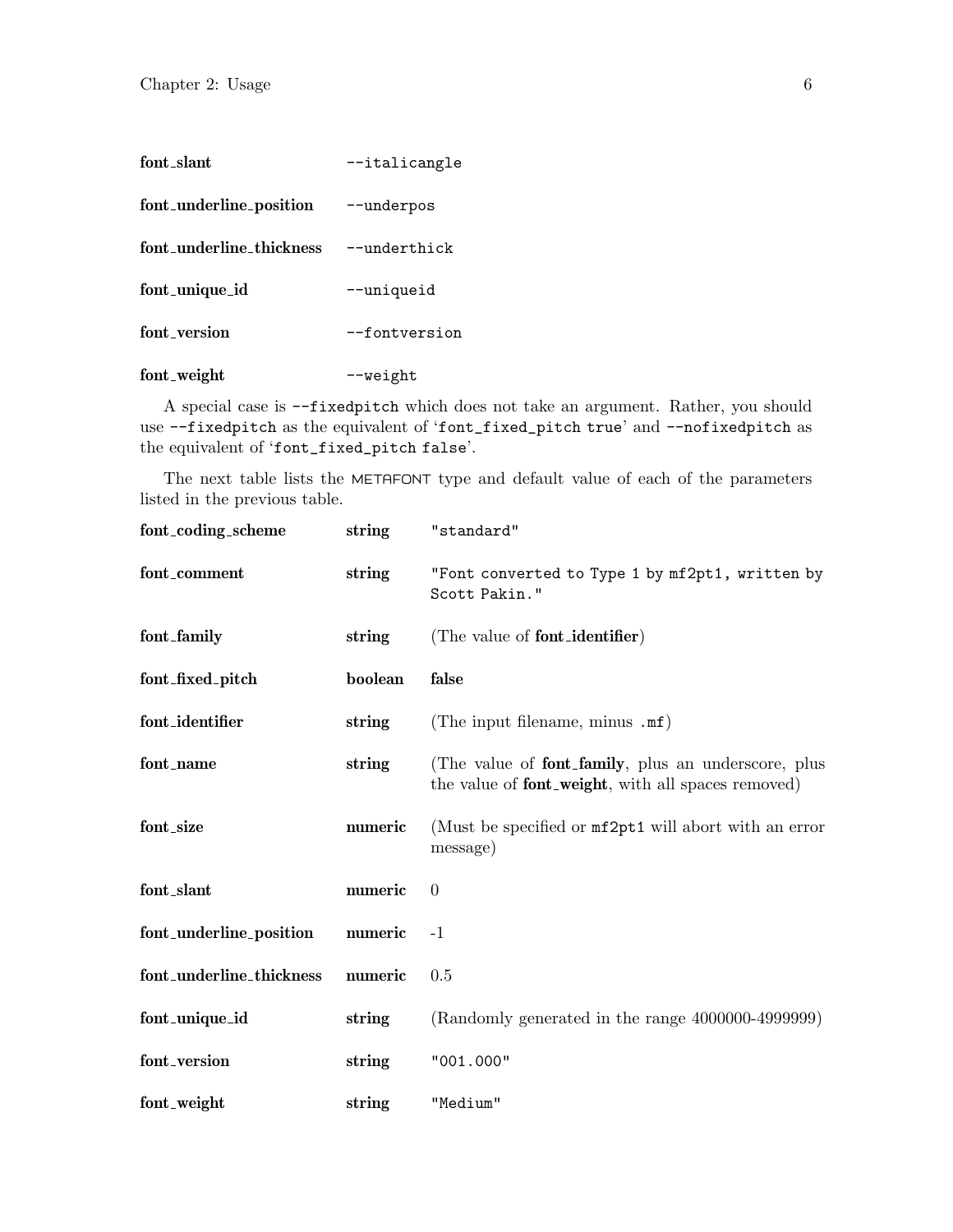<span id="page-9-0"></span>As an example, the following METAFONT code shows the usage of all of the parameters that mf2pt1 accepts:

```
if known ps\_output:
```

| font_coding_scheme       | "ot1";                                  |
|--------------------------|-----------------------------------------|
| font_comment             | "Copyright (C) 2021 Scott Pakin.";      |
| font_family              | "Kerplotz";                             |
| font_fixed_pitch         | false;                                  |
| font_identifier          | "Kerplotz Light Oblique";               |
| font name                | "Kerplotz-LightOblique";                |
| font size                | $10pt\#$ ; % Important to include this. |
| font slant               | $1/6$ ;                                 |
| font_underline_position  | $-1pt\#;$                               |
| font underline thickness | $1/2pt\#;$                              |
| font_unique_id           | "4112233"; $\%$ Better to omit this.    |
| font version             | $"002.005"$ ;                           |
| font_weight              | "Light";                                |

fi

In the above, the **font fixed pitch** call could have been omitted, as it defaults to **false**. Also, unless you've requested a unique ID from Adobe, it's generally better not to assign font\_unique\_id; let mf2pt1 choose a random value itself.

The same parameters can also be specified on the command line as follows:

```
mf2pt1 --encoding=ot1 --comment="Copyright (C) 2021 Scott Pakin."
 --family=Kerplotz --nofixedpitch --fullname="Kerplotz Light Oblique"
 --name=Kerplotz-LightOblique --designsize=10 --italicangle=-9.5
  --underpos=-100 --underthick=50 --uniqueid=4112233 --version=002.005
  --weight=Light kerplotz.mf
```
Note that a METAFONT font slant of  $1/6$  is equal to a PostScript italic angle of approximately -9.5. The conversion formula is  $s = -\tan \theta$ , in which s is the slant and  $\theta$  is the italic angle. In addition, the underline position and thickness must be multiplied by  $1000/$  font size to convert from the METAFONT units that are used within the .mf file to the PostScript units that are used on the command line.

# <span id="page-9-1"></span>2.3 Additional command-line options

In addition to the command-line options for setting font parameters that were presented in [Section 2.2 \[Font information\], page 4,](#page-6-1) mf2pt1 supports a --rounding option. While mf2pt1 normally rounds all font coordinates to the nearest integer, --rounding increases coordinate precision by instructing mf2pt1 to round instead to the nearest multiple of a given fractional number. For example,  $\left(-\text{rounding=0.25}\right)$  rounds the coordinate (7.4, 10.3) to (7.5, 10.25) while it would otherwise be rounded to the less-precise (7, 10).

Large glyphs can be problematic in MetaPost and therefore in  $mf2pt1$ . Unlike METAFONT, MetaPost does not honor 'mag' for magnifying dimensions. Rather, the number of PostScript (a.k.a. "big") points per pixel—'bpppix'—is hardwired to 0.02 and all other dimensions ('mm', 'in', 'pt', etc.) are expressed in terms of that. Consequently, glyphs that multiply a large number of font units by a dimension are likely to exceed 4096, the largest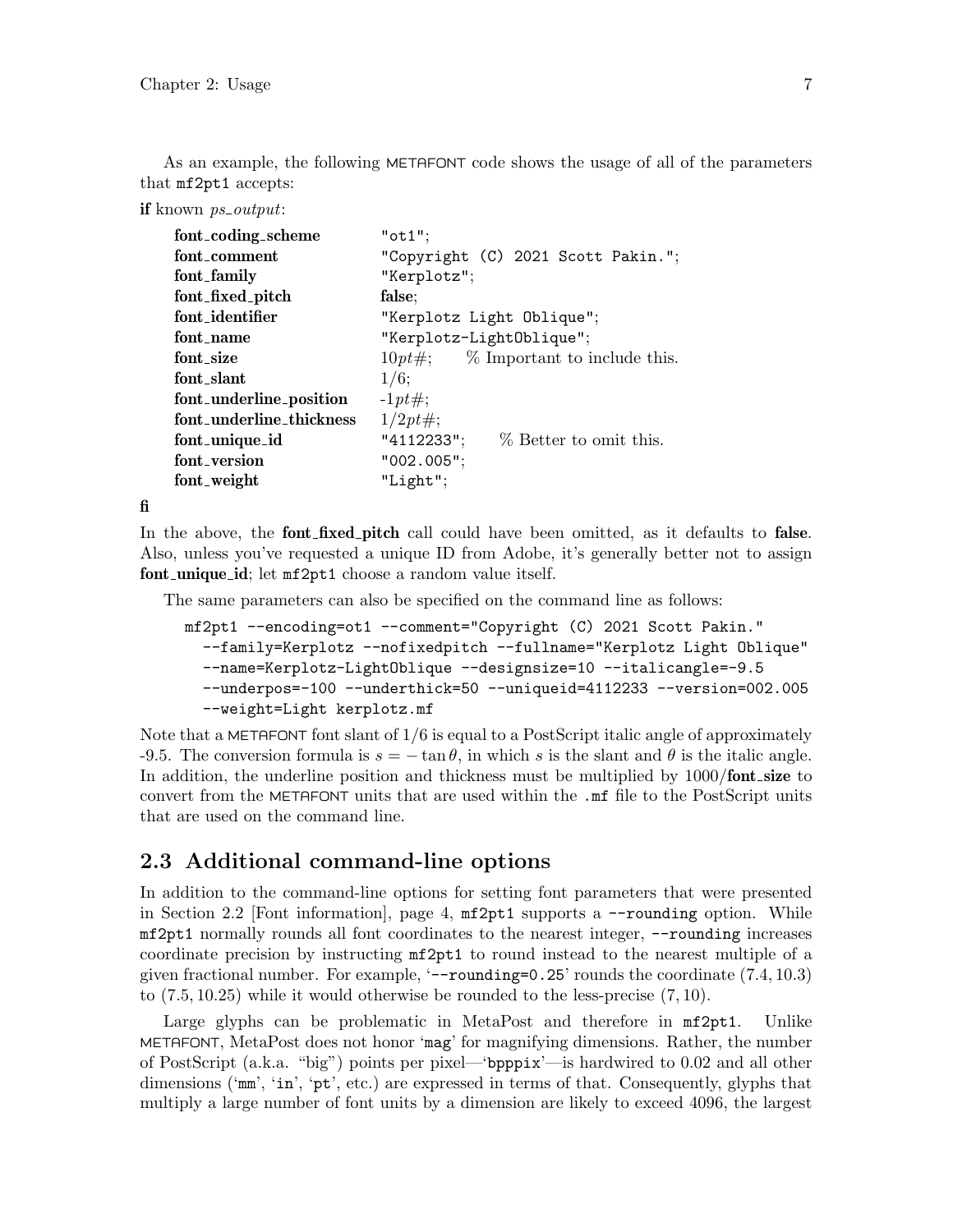value that MetaPost can represent in its fixed-point format. If numerical overflow becomes a problem you can use the --bpppix option to mf2pt1 to change the value of 'bpppix'. For example, specifying '--bpppix=0.2' enables a tenfold increase in maximum glyph size (with a corresponding decrease in precision).

After generating a Type 1 font, mf2pt1 runs it through FontForge to add hinting information, remove overlaps, and otherwise clean up the generated font. The --ffscript option specifies the filename of a FontForge script to use instead of the default script, which is listed below:

```
Open($1);
SelectAll();
RemoveOverlap();
AddExtrema();
Simplify(0, 2);
CorrectDirection();
Simplify(0, 2);RoundToInt();
AutoHint();
Generate($1);
Quit(0);
```
See the FontForge documentation for an explanation of each of those commands and a description of other commands made available to FontForge scripts. mf2pt1 runs the script with one argument  $(\$1)$ , which is the name of the generated .pfb file.

mf2pt1 also supports a --help option which summarizes all of the program's commandline options.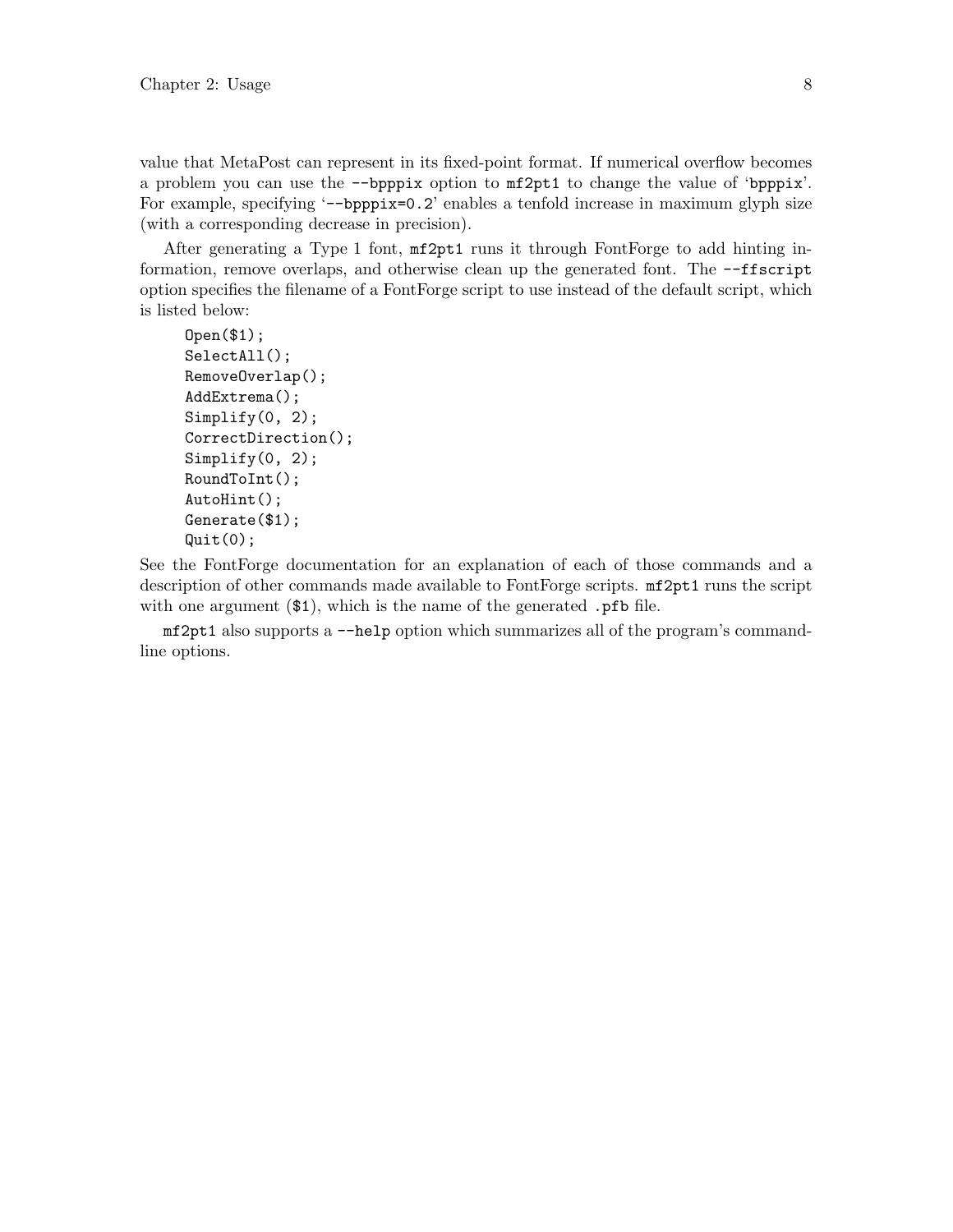### <span id="page-11-0"></span>2.4 Custom font encodings

[Section 2.2 \[Font information\], page 4](#page-6-1), lists the font encodings currently supported by mf2pt1 and mentions that an alternate encoding can be specified by providing the name of an encoding file. To elaborate, the following example represents the contents of an encoding file which defines a—largely useless nowadays—EBCDIC font encoding:

 $\sqrt{2\pi}$ 

```
% Sample encoding vector: EBCDIC
     % The encoding vector must have a name and be defined as a PostScript
     array.
     /ebcdic_encoding [
     /_a0 /_a1 /_a2 /_a3 /_a4 /_a5 /_a6 /_a7 /_a8 /_a9 /_a10 /_a11 /_a12
     /_a13 /_a14 /_a15 /_a16 /_a17 /_a18 /_a19 /_a20 /_a21 /_a22 /_a23
     /_a24 /_a25 /_a26 /_a27 /_a28 /_a29 /_a30 /_a31 /_a32 /_a33 /_a34
     /_a35 /_a36 /_a37 /_a38 /_a39 /_a40 /_a41 /_a42 /_a43 /_a44 /_a45
     /_a46 /_a47 /_a48 /_a49 /_a50 /_a51 /_a52 /_a53 /_a54 /_a55 /_a56
     /_a57 /_a58 /_a59 /_a60 /_a61 /_a62 /_a63 /space /_a65 /_a66 /_a67
     /_a68 /_a69 /_a70 /_a71 /_a72 /_a73 /bracketleft /period /less
     /parenleft /plus /exclam /ampersand /_a81 /_a82 /_a83 /_a84 /_a85
     /_a86 /_a87 /_a88 /_a89 /bracketright /dollar /asterisk /parenright
     /semicolon /asciicircum /hyphen /slash /_a98 /_a99 /_a100 /_a101 /_
     a102 /_a103 /_a104 /_a105 /bar /comma /percent /underscore /greater
     /question /_a112 /_a113 /_a114 /_a115 /_a116 /_a117 /_a118 /_a119
     /_a120 /_a121 /colon /numbersign /at /quoteright /equal /quotedbl
     /_a128 /a /b /c /d /e /f /g /h /i /_a138 /_a139 /_a140 /_a141 /_a142
     /_a143 /_a144 /j /k /l /m /n /o /p /q /r /_a154 /_a155 /_a156 /_a157
     /_a158 /_a159 /_a160 /asciitilde /s /t /u /v /w /x /y /z /_a170 /_a171
     /_a172 /_a173 /_a174 /_a175 /_a176 /_a177 /_a178 /_a179 /_a180
     /_a181 /_a182 /_a183 /_a184 /quoteleft /_a186 /_a187 /_a188 /_a189
     /_a190 /_a191 /braceleft /A /B /C /D /E /F /G /H /I /_a202 /_a203
     /_a204 /_a205 /_a206 /_a207 /braceright /J /K /L /M /N /O /P /Q /R
     /_a218 /_a219 /_a220 /_a221 /_a222 /_a223 /backslash /_a225 /S /T /U
     /V /W /X /Y /Z /_a234 /_a235 /_a236 /_a237 /_a238 /_a239 /zero /one
     /two /three /four /five /six /seven /eight /nine /_a250 /_a251 /_a252
     /_a253 /_a254 /_a255
     % Don't forget to end the array.
     ] def
✡ ✠
```
All entries in the encoding vector are PostScript "names" and therefore must be prefixed with a slash. Unnamed characters such as control characters are commonly named '\_anumber', where number is the decimal offset into the character table. Undefined characters are indicated by '.notdef'. In the EBCDIC example, the character at position 0 in the font will be named 'a0'; the character at position 1 will be named 'a1'; the character at position 74 will be named 'bracketleft'; the character at position 129 will be named 'a'; and so forth.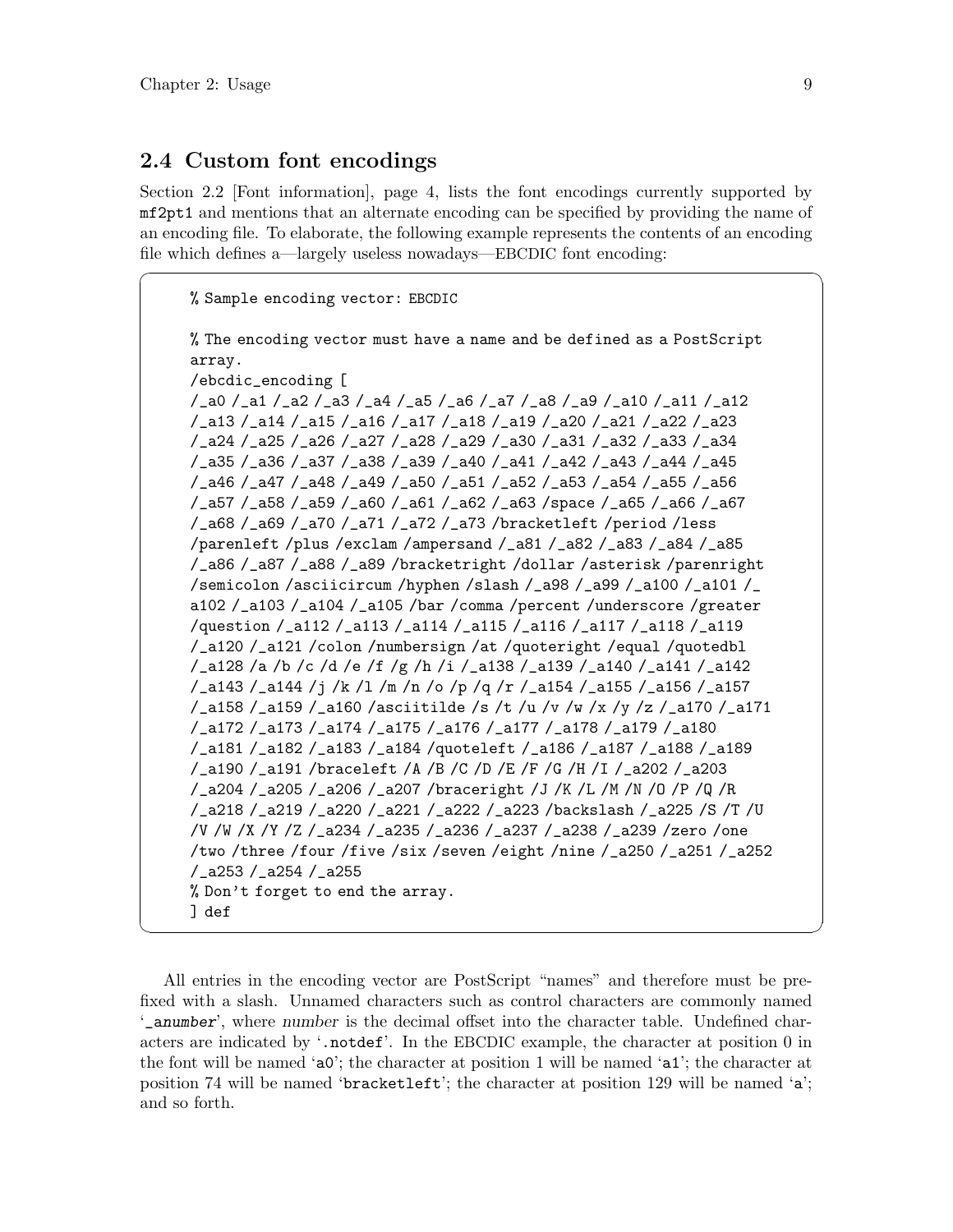<span id="page-12-0"></span>Individual characters can be mapped to an encoding either numerically or by executing a glyph name command within a character definition. For example, the following code overrides the character position passed to **beginchar** (i.e., 123) with whatever character position the current encoding has designated for the 'ohungarumlaut' glyph:

```
beginchar (123, cap_height\#-1/2pt\#, cap_height\#, 0);
 if known ps_output:
  qlyph_name "ohungarumlaut";
 fi
 . . .
endchar;
```
# 2.5 Restoring mfplain defaults

mf2pt1 normally redefines filldraw as fill and unfilldraw and unfill because Type 1 fonts don't allow overlapping curves. Similarly,  $mf2pt1$  redefines **pencircle** as a 20-gon to coerce MetaPost into drawing it using a filled instead of a stroked PostScript path.

If you know you'll be postprocessing your fonts using FontForge, which can automatically convert overlapping paths to nonoverlapping paths, then you can restore the original mfplain.mp definitions of filldraw, unfilldraw, and pencircle as follows:

```
if known ps_output:
 \mathbf{p}encircle := mfplain_pencircle;
 let filldraw := mfplain\_filldraw;let unfilldraw := m\ellplain_unfilldraw;
fi
```
# 3 Future Work

One avenue for future work is to enable the font designer to specify Type 1 font hints directly in the METAFONT font program. Hinting is a way for a font designer to specify how a font should be rendered at low resolutions, for example, at typical monitor resolutions. In METAFONT, this is done by controlling the way that points are mapped to pixel locations, using commands such as **define\_corrected\_pixels, define\_blacker\_pixels**, and lowres fix. Type 1 fonts are hinted in a completely different manner. Type 1 hints distinguish key character features, such as stems and dots, from decorations which can be discarded at low resolutions. The PostScript interpreter uses that information to determine how to map points to pixels. Although  $m2pt1$  employs FontForge to autohint the fonts it generates, the approach is mechanical and unlikely to hint as well as a human can do manually. It would be convenient for mf2pt1 one day to provide METAFONT commands for hstem, vstem, dotsection, and the other Type 1 hints. That way, hints will no longer need to be re-added manually every time mf2pt1 regenerates a Type 1 font.

Another future addition to  $m2pt1$  is the addition of more font encodings. The following are the encodings that mf2pt1 will most likely accept:

#### TeXMathItalicEncoding

Upper- and lowercase Greek and Latin letters, old-style digits, and a few symbols and accents.